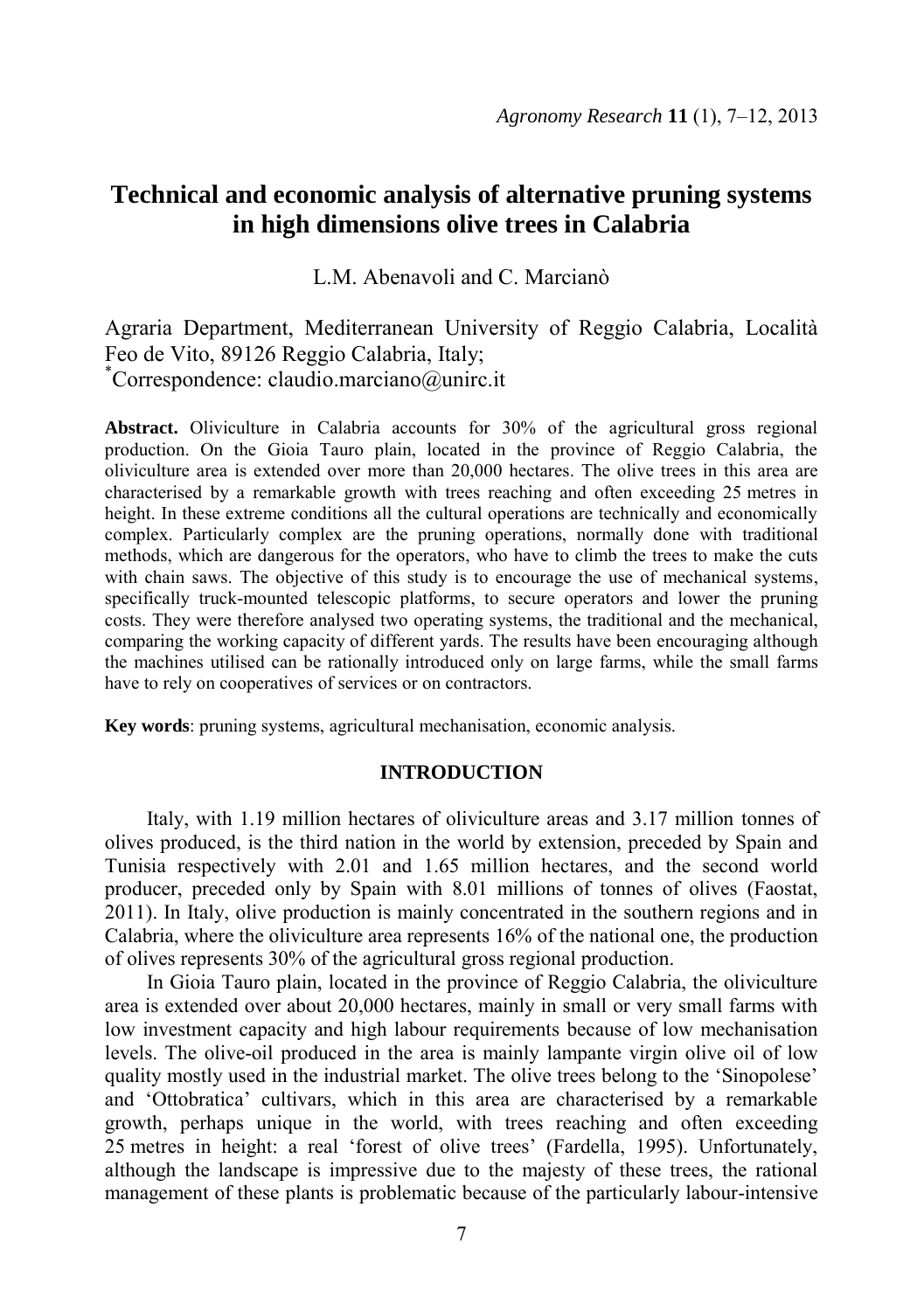and physical effort required for the operation of cultivation. Among them, particularly complex are the resulting pruning operations, which influence the quality of the product and its high cost. The traditional local skilled workers, less equipped than modern 'tree climbers', climb these trees upto and over 20 metres with only the help of billhooks and ropes, in order to perform the pruning. The dangerous conditions in which the pruning operations are performed and the high cost of pruning, determine a low availability of skilled labour in this area and the tendency to minimise this practice, which is abandoned in some cases, but is usually done every ten years with drastic cuts and significant removal of wood mass. For these reasons, in most of the old olive-groves, there is a luxuriant growth of the crowns that creates a barrier to the passage of sunlight in the lower areas of the trees, altering the microclimate and encouraging phytopathologies difficult to control, also because of their large size.

In order to explore feasible solutions for the pruning operations for farmers in this area, the objective of the study is to compare traditional pruning with alternative mechanised systems, based on truck-mounted telescopic platforms. The used methodology quantifies the yard operating capacity and the labour productivity in these alternative pruning systems. Moreover, an economic analysis is conducted, showing the curves of the operating costs of the analysed systems.

#### **MATERIAL AND METHODS**

The tests have been conducted in a particular olive-growing area in Calabria, the 'Gioia Tauro Plain', in order to analyse the traditional and mechanised pruning systems.

#### **The traditional pruning**

The traditional pruning system was analysed in a farm in the 'Gioia Tauro Plain' (Table 1), where the olive trees, of 'Ottobratica' and 'Sinopolese' cultivar are secular with a height ranging from 20 to 26 m (Fig. 1). The average diameters of the crown are 16 m, with a planting density of 50 plants / hectare. In the farm observed the harvest is carried out from the ground from natural fruit drop, since the size of the normal olive harvest machine-shakers doesn't suit for the structure of these plants.

| Cultivar                        | Ottobratica and Sinopolese |      |  |
|---------------------------------|----------------------------|------|--|
| Age                             | Secular                    |      |  |
|                                 | Mean                       | s.d. |  |
| Tree height (m)                 | 22.95                      | 2.82 |  |
| Crown diameter (m)              | 15.87                      | 0.68 |  |
| Trunk diameter (m)              | 0.96                       | 0.07 |  |
| Tree density (trees $ha^{-1}$ ) | 50                         |      |  |

**Table 1.** Characteristics of the olive grove under traditional pruning

The equipment through which the operators perform the traditional pruning consists of billhooks, hatchets and chain saws, respectively used to cut branches with a diameter of 3–4 cm, 10 cm and more than 10 cm. The pruning can be performed simultaneously on two or three trees, depending on the number of work units of the yard which usually consists of a foreman (who coordinates the operations from the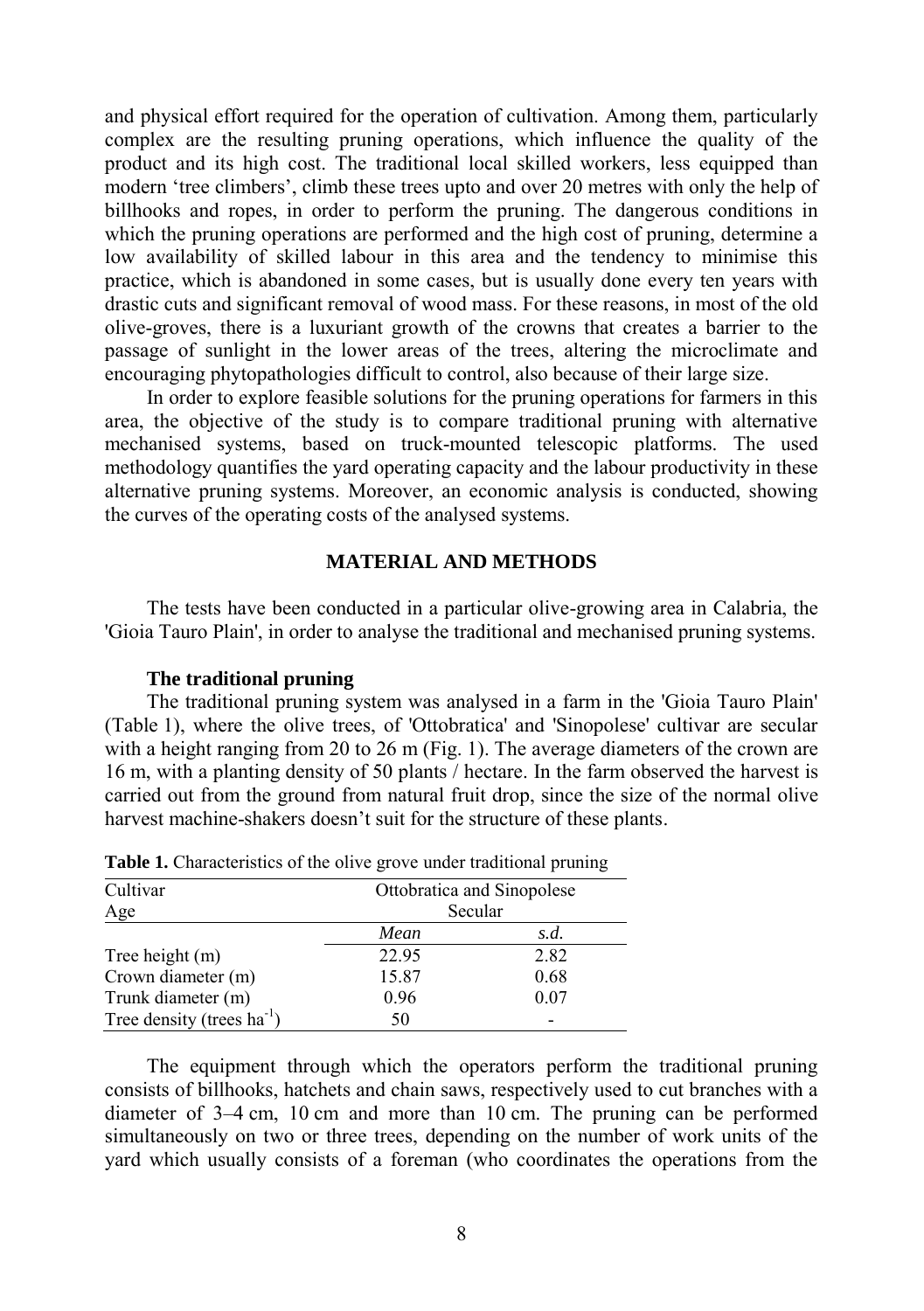ground) and 4 or 6 pruner specialists (2 per tree). In the farm tested, the yard consisted of seven work units  $(1 + 6)$ , working simultaneously on three trees.



**Figure 1.** Typical olive-grove in 'Gioia Tauro Plain' and an example of traditional pruning.

# **The mechanised pruning**

The tests were carried out in two olive farms in the 'Gioia Tauro Plain', A and B (Table 2), in which two yards were prepared with the support of two truck-mounted telescopic platforms (Fig. 2). Both yards were composed of two skilled workers: the first one, on the ground, who was assigned to the controls of the machine, giving directions about the pruning cuts to be performed; the second was carrying out the pruning from the platform.

|                           |      | Farm A                                | Farm B<br>Ottobratica and Sinopolese<br>Secular |      |
|---------------------------|------|---------------------------------------|-------------------------------------------------|------|
| Cultivar<br>Age           |      | Ottobratica and Sinopolese<br>Secular |                                                 |      |
|                           | Mean | s.d.                                  | Mean                                            | s.d. |
| Tree height (m)           | 25   | 1.27                                  | 26                                              | 1.35 |
| Crown diameter (m)        | 20   | 0.53                                  | 19                                              | 0.74 |
| Trunk diameter (m)        | 0.92 | 0.06                                  | 0.95                                            | 0.09 |
| Tree density (trees ha-1) | 33   |                                       | 33                                              | -    |

**Table 2.** Characteristics of the olive grove under mechanised pruning

The machines are two self-propelled four-wheel drives, with a diesel engine and power of 61.5 kW in yard A and 84.0 kW in yard B. The first machine had a telescopic arm with a maximum working height of 11 m and a gate-person platform with a control panel for lifting and moving. The second machine, along with the telescopic arm of 11 m, had another articulated prolongation of 9 m, which increased the levels of extension and flexibility; the platform, however, had no supplementary commands for the articulated prolongation, lowering the performances of this second machine.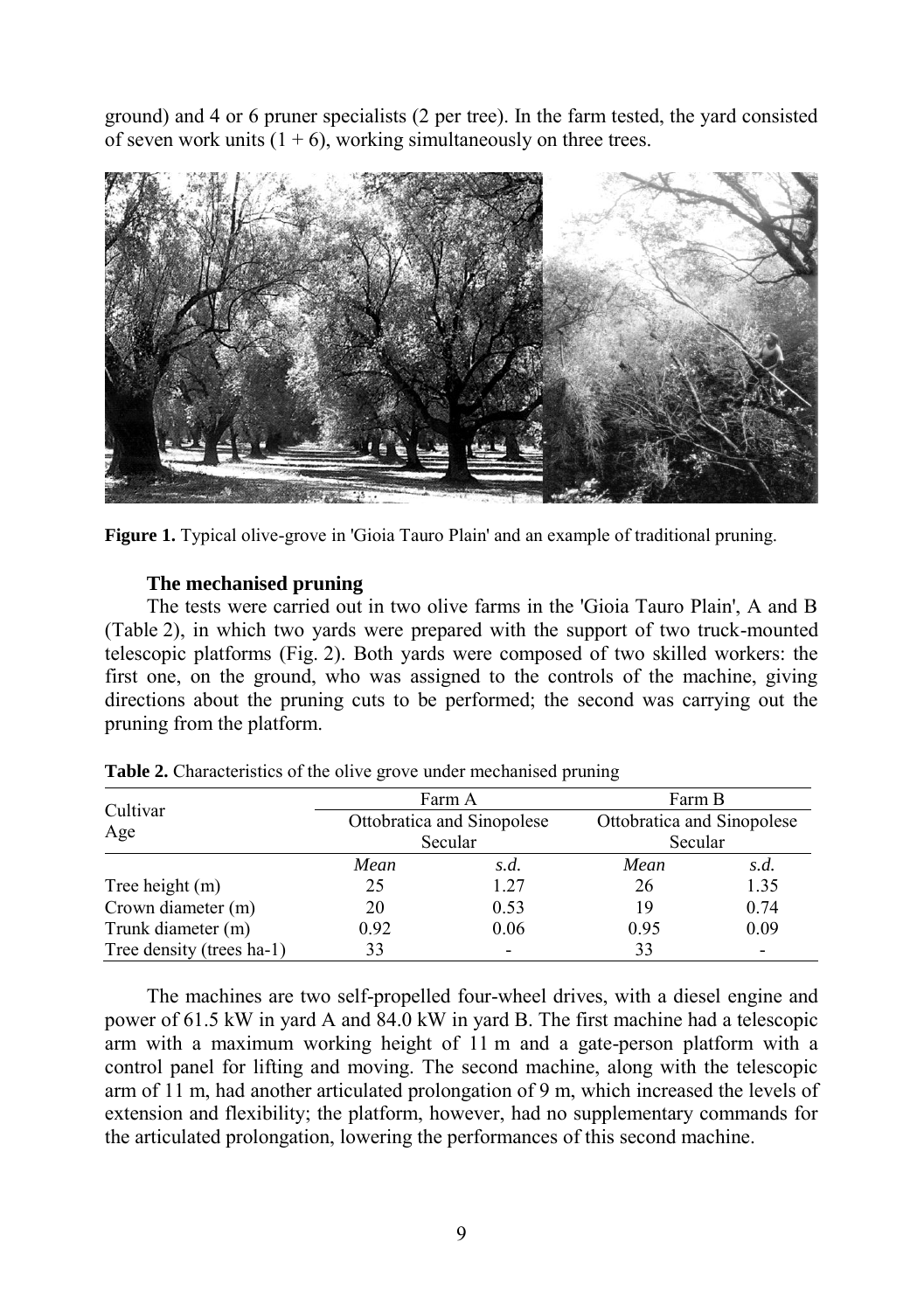

**Figures 2.**Telescopes arms used in the yard A (left) and in the yard B (right) in full extended position.

In yard A, the machine proceeded along the inter-row, stopping next to each tree; the pruner performed the cut in the explorable part of the crown (about 50%). The pruning was completed with the passage of the machine in the inter-row next to each tree.

In yard B, because of the greater flexibility of movement of the platform, the vehicle was placed at the centre of four trees and the pruner, from this position, performed the pruning of about half of each tree crown, which was completed later, when the machine was positioned in the next row.

# **RESULTS AND DISCUSSION**

For the reasons previously expressed, in the studied farms the pruning is usually done every ten years, so the cuts made are necessarily very drastic, and the wood mass removed is very significant.

The subdivision by classes of diameter of cut branches in the considered yards (Fig. 3) shows us the pruning's magnitude.



**Figures 3.** Percentage of the cuts breakdown by classes of diameter in the tests performed in the traditional and mechanised way, in yards A and B.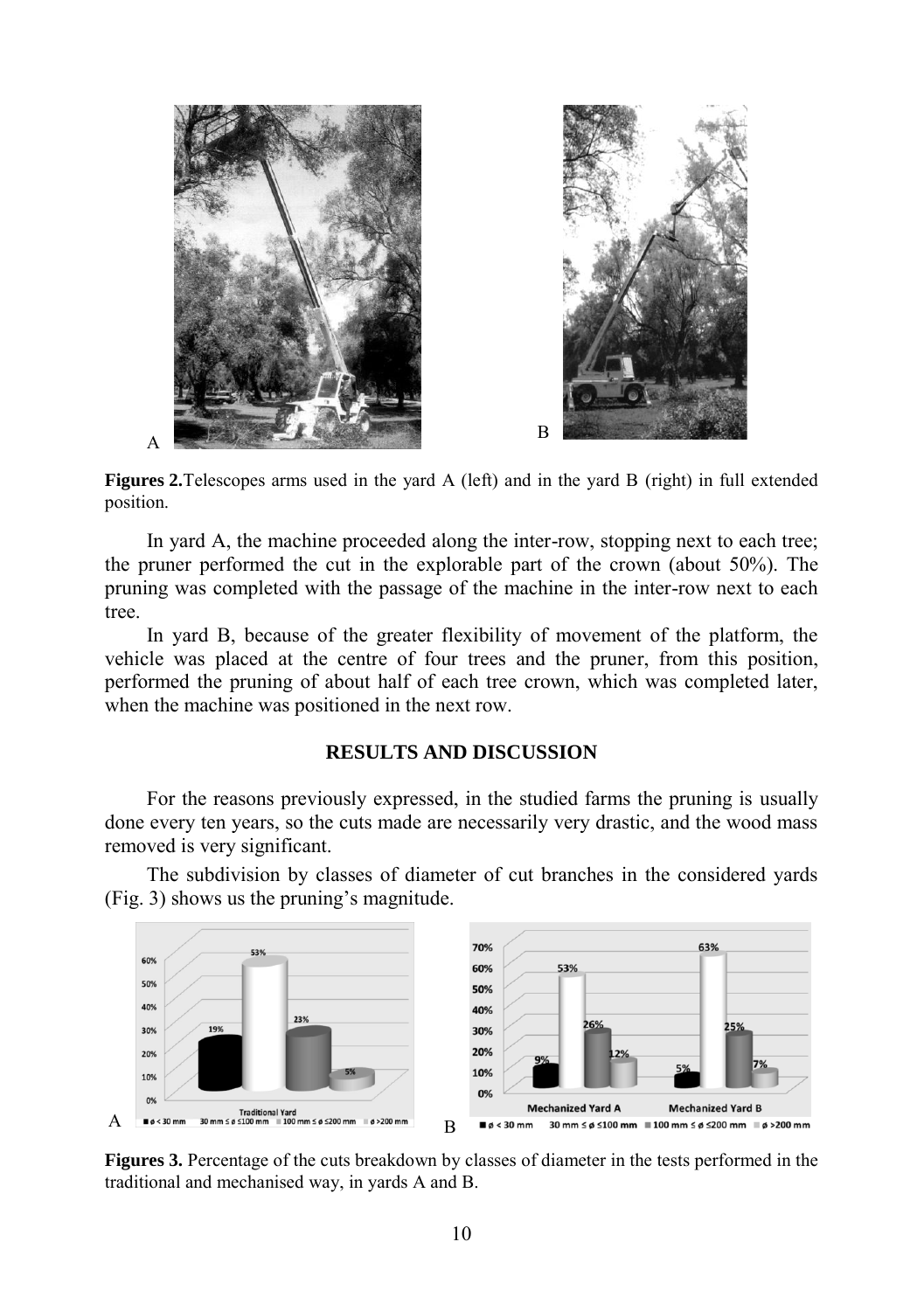The operating capacity of the yards, due to the magnitude of cuts, was generally very low. In particular, in the traditional yard it has been of  $1.20$  trees h<sup>-1</sup> and the labour productivity of  $0.17$  trees (h w<sup>-1</sup>), (worker), while the timber removed is about  $840 \text{ kg h}^{-1}$ . In the two mechanised vards (A and B) the operating capacity was respectively of 2.06 and 1.60 trees  $h^{-1}$ , considering that the workforce was made up only of two workers, showing the productivity of the two yards increase to 1.03 and 0.82 trees (h w)<sup>-1</sup>, and the mass of the cut timber equal to 694 and 639 kg h<sup>-1</sup> (Table 3). From the reliefs it also is apparent that yards A and B took 16 and 20 hours to work on one hectare, while the traditional yard took 83 hours in the same area.

| Pruning        |                | Yard           | Labour productivity<br>Operating capacity yard |                        |                |                  |               |                     |     |
|----------------|----------------|----------------|------------------------------------------------|------------------------|----------------|------------------|---------------|---------------------|-----|
| Yard<br>system | workers<br>(n) | trees $h^{-1}$ | $kg h^{-1}$                                    | $h$ tree <sup>-1</sup> | $h \, ha^{-1}$ | trees $h w^{-1}$ | ha h $w^{-1}$ | $k\varrho h w^{-1}$ |     |
| Traditional    |                |                | 1.20                                           | 840                    | 0.83           | 83.00            | 0.17          | 0.002               | 120 |
| Mechanised     | А              |                | 2.06                                           | 694                    | 0.49           | 16.20            | 1.03          | 0.03                | 347 |
|                | В              |                | .60                                            | 639                    | 0.61           | 20.00            | 0.82          | 0.025               | 319 |

**Table 3.** Results of the working yards

The economic analysis was performed in order to quantify the costs of the operating hours of two mechanised yards, compared to the traditional one.

Table 4 and Fig. 4 show the parameters used and the curves of the operating costs of the tested yards, showing the limits of convenience for the acquisition of the machinery covered by the tests compared with the traditional yard.

|  | Table 4. Parameters used for the financial analysis |  |  |  |  |
|--|-----------------------------------------------------|--|--|--|--|
|--|-----------------------------------------------------|--|--|--|--|

| <b>PARAMETERS USED</b>                            | Yard A          | Yard B         |  |  |
|---------------------------------------------------|-----------------|----------------|--|--|
| • New value $(\epsilon)$                          | 75,000          | 110,000        |  |  |
| • Residual value $(E)$                            | 7,500           | 11,000         |  |  |
| · Interest rate                                   |                 | 0.03           |  |  |
| • Rate of various expenses                        | 0.02            |                |  |  |
| • Rate of repair and maintenance                  | 0.06            |                |  |  |
| . Duration of physical activity (hours)           | 7,200           |                |  |  |
| • Economic life (years)                           | 12              |                |  |  |
| • Power used* (kW)                                |                 | 39             |  |  |
| • Cost of Fuel $(\epsilon/kg)$                    | $\mathbf{1}$    |                |  |  |
| • Cost of lubricant $(\epsilon / kg)$             | 3.5             |                |  |  |
| • Cost of skilled labor** ( $\epsilon$ /day)      |                 | 160            |  |  |
| . Daily commitment of labor (hours)               |                 | 8              |  |  |
| • Number of workers employed in the yard (n)      |                 | $\overline{2}$ |  |  |
| <b>FIXED COSTS</b>                                | Yard A          | Yard B         |  |  |
| $\bullet$ Amortization Quota ( $\epsilon$ /year)  | 5,625           | 8,250          |  |  |
| • Interest Quota (€/year)                         | 1,238           | 1,815          |  |  |
| • Share of various expenses ( $\epsilon$ /year)   | 1,125           | 1,650          |  |  |
| <b>TOTAL FIXED COSTS (€/year)</b>                 | 7,988<br>11,715 |                |  |  |
| <b>VARIABLE COSTS</b>                             | Yard A          | Yard B         |  |  |
| • Share of repair and maintenance $(\epsilon/h)$  | 0.63            | 0.92           |  |  |
|                                                   | 11.12           | 11.12          |  |  |
| • Share of Fuel $(E/h)$                           |                 |                |  |  |
| • Share of lubricant $(\epsilon/h)$               | 1.75            | 1.75           |  |  |
| $\bullet$ Share of skilled labor ( $\epsilon$ /h) | 50.00           | 50.00          |  |  |